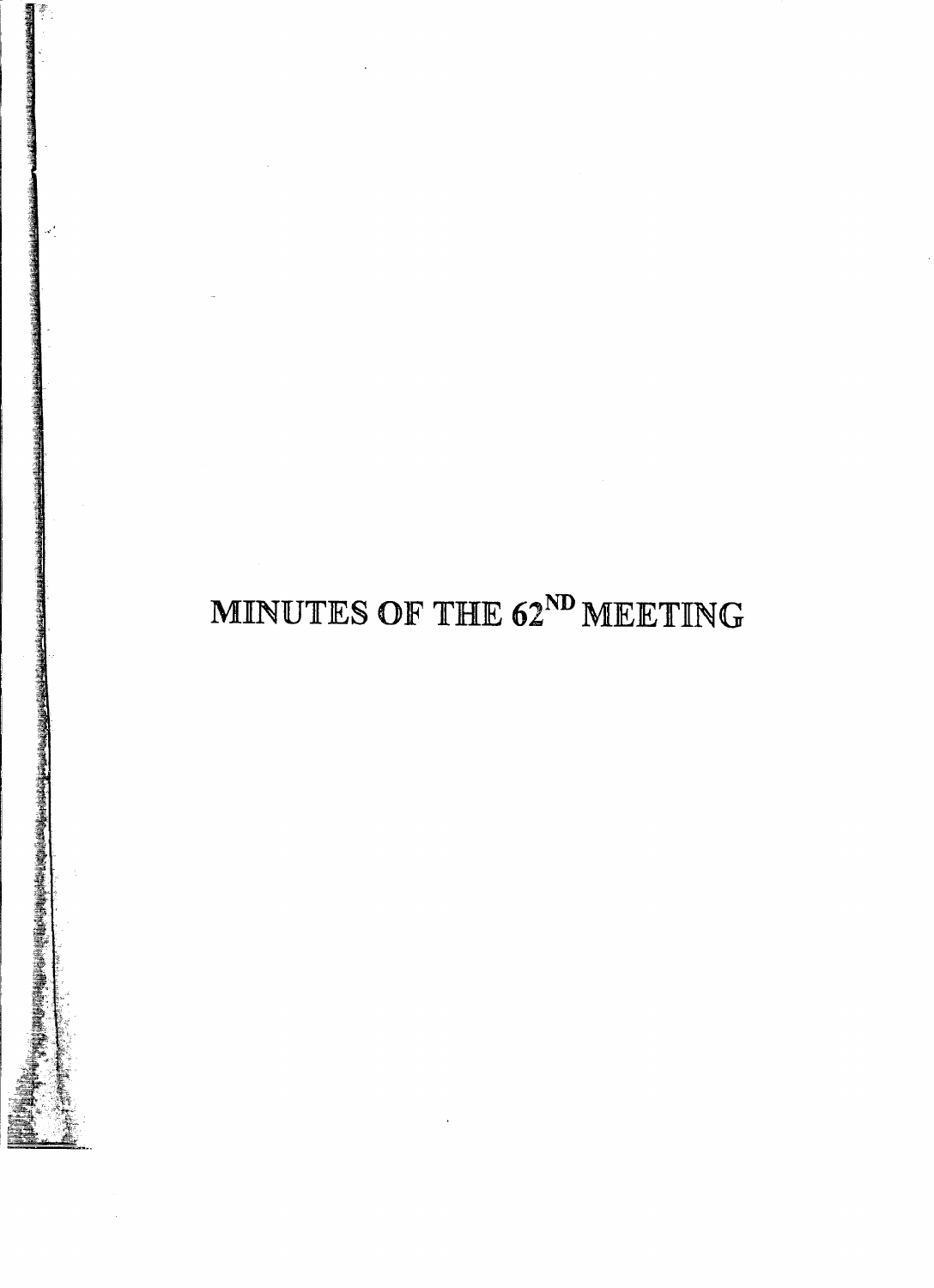#### FEDERAL GOVERNMENT EMPLOYEES HOUSING FOUNDATION SHAHEED-E-MILLAT SECRETARIAT ISLAMABAD

#### SUBJECT:- MINUTES OF THE 62<sup>ND</sup> MEETING OF THE EXECUTIVE COMMITTEE HELD ON 7.3.2000 GOVERNMENT EMPLOYEES HOUSING FOUNDATION.

The 62<sup>nd</sup> meeting of the Executive Committee of the Federal Government Employees Housing Foundation was held on 7.3.2000 at 9.30.a.m under the Chairmanship of Secretary, Housing & Works. The list of participants is attached.

2. After due deliberation the Executive Committee took the following decisions on the agenda items considered by it:-

Agenda Item No.1. CONFIRMATION OF THE MINUTES OF THE 60<sup>TH</sup> AND 61<sup>ST</sup> MEETING OF THE EXECUTIVE COMMITTEE HELD ON 30.11.99 AND 10.2.2000.

;g-

تى<br>س

3. The minutes of  $60<sup>th</sup>$  and  $61<sup>st</sup>$  meetings of the Executive Committee held on 30.11.1999 and 10.2.2000 were confirmed.

Agenda Item No.2. IMPLEMENTATION STATUS OF DECISIONS TAKEN IN<br>THE 60<sup>TH</sup> AND 61<sup>ST</sup> MEETING OF THE EXECUTIVE MEETING OF THE EXECUTIVE COMMITTEE.

fully defend the legal cases against the Housing Foundation. The committee noted with satisfaction the implementation of the decisions 4. taken and directed that for the future proper legal consultants may be engaged to force

Agenda Item *NO.3.* REPORT OF *THE* SUB-COMMITTEE CONSTITUTED BY THE EXECUTIVE *COMMITTEE* TO *DELIBERATE* ON *THE IMPLEMENTATION OF THE SHORT ORDER DATED 8.11.1999 OF THE HIGH COUR T.*

Bench of the Lahore High Court was approved. to *deliberate* on *the implementation* of *the short* order dated 8.11.1999 of *the Rawalpindi The report* of *the Sub-Committee constituted by the Executive Committee* 5.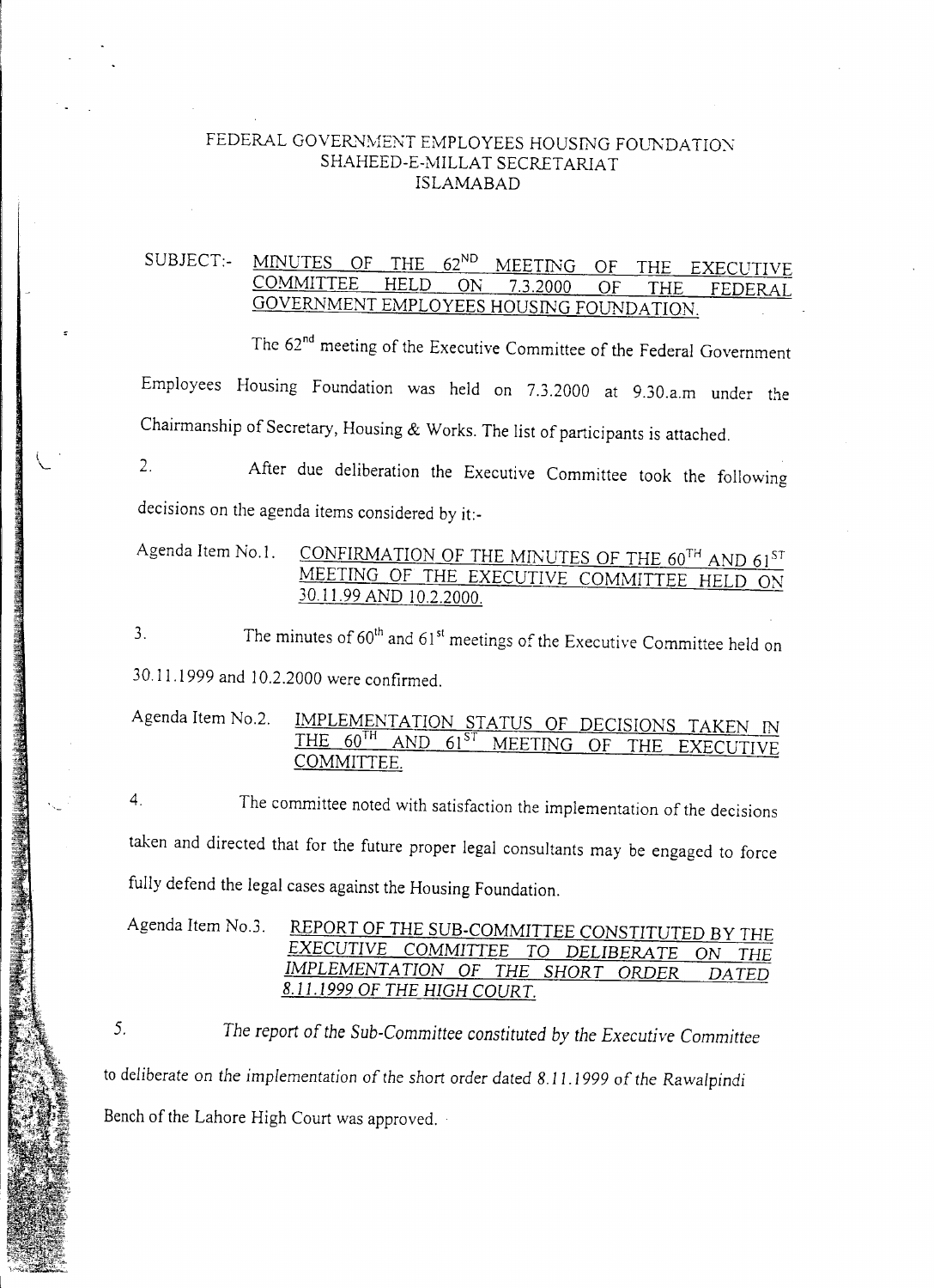## Agenda Item No.4. APPOINTMENT OF DIRECTOR(TECHNICAL) (BS-19) ON **BASIS IN THE FEDERAL GOVERNMENT** EMPLOYEES HOUSING FOUNDATIN.

6.

~- - ----

**化化学的 医血管细胞的 医神经小脑神经神经神经神经神经神经神经神经** 

Executive Committee. constituted to consider one or two more names to be given by D.G. Pak. PWD and Adviser, *MIO* Housing and Works and Director General Housing Foundation was A Sub-Committee comprising Director General, Pak. PWD, Financial finalize the recommendations within two weeks for submission to the next meeting of the

Agenda Item No.5. APPOINTMENT OF BANKING ASSISTANT (BS-11) ON **BASIS IN THE FEDERAL GOVERNMENT** EMPLOYEES *HOUSING FOUNDATION.*

7. The Sub-Committee mentioned in the preceding agenda items may also consider a suitable candidate for appointment as Banking Assistant(BS-ll) on contract *basis in* the *Housing* Foundation.

Committee directed that their cases may also be considered for regularization. retired employees of Housing Foundation mentioned in the working paper. The Executive *The* Executive Committee approved extension in service contract of 8.

Agenda Item No.7. *CASE OF MR. MUHAMMAD RAFIQ AHMAD BUTTAR FOR ALLOTMENT* OF A *CA TEGOR Y-II PLOT* IN *PHASE-III* OF *THE HOUSING SCHEME.*

9. The decision of similar cases in High Court may be awaited and further decision in this case be taken in that light.

2

Agenda Item NO.6. CASE OF EXTENSION IN *CONTRACT* PERIOD OF EMPLOYEES OF HOUSING FOUNDATION.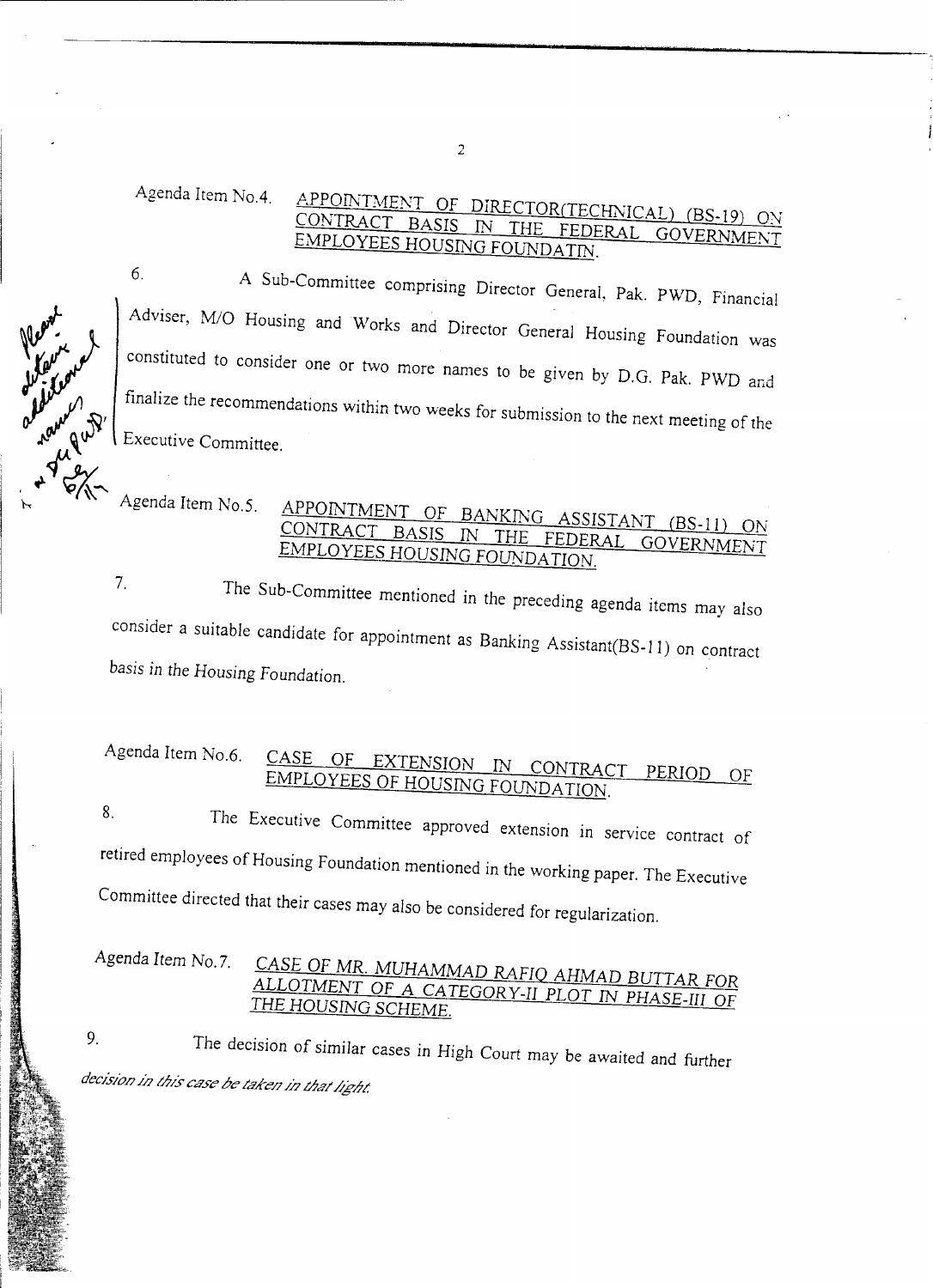Agenda Item No.8. CASE OF MR. MUHAMMAD ASGHAR, APPLICANT OF CATEGORY-I PLOT IN SECTOR G-13, ISLAMABAD.

10. The decision in the case of Mr. Abdul Qayyum presently pending in the Civil Court may be awaited and the case of Mr. Muhammad Asghar decided in that light.

## Agenda Item No.9. GRANT OF SPECIAL ADDITIONAL ALLOWANCE TO THE EMPLOYEES FGE HOUSING FOUNDATION.

11. The committee approved the proposal contained in the working paper.

Agenda Items No.10 & 11. PROPOSAL AND MODALITIES FOR THE DEVELOPMENT OF FLAT SITE IN PHASE-I OF HOUSING SCHEME ON OWNERSHIP BASIS AT KARACHI. <u>FROPOSALS AND MODALITIES</u> FOR THE DEVELOPMENT OF AMENITIES AND COMMERCIAL AREA IN PHASE-I AT KARACHI.

12. The Executive Committee directed that the Project Director Karachi should prepare a detailed briefing for the Minister for Housing  $&$  Works, seek guideline and directions and then bring up the case to the Executive Committee for further consideration.

13. The meeting ended with <sup>a</sup> vote of thanks.

••

3